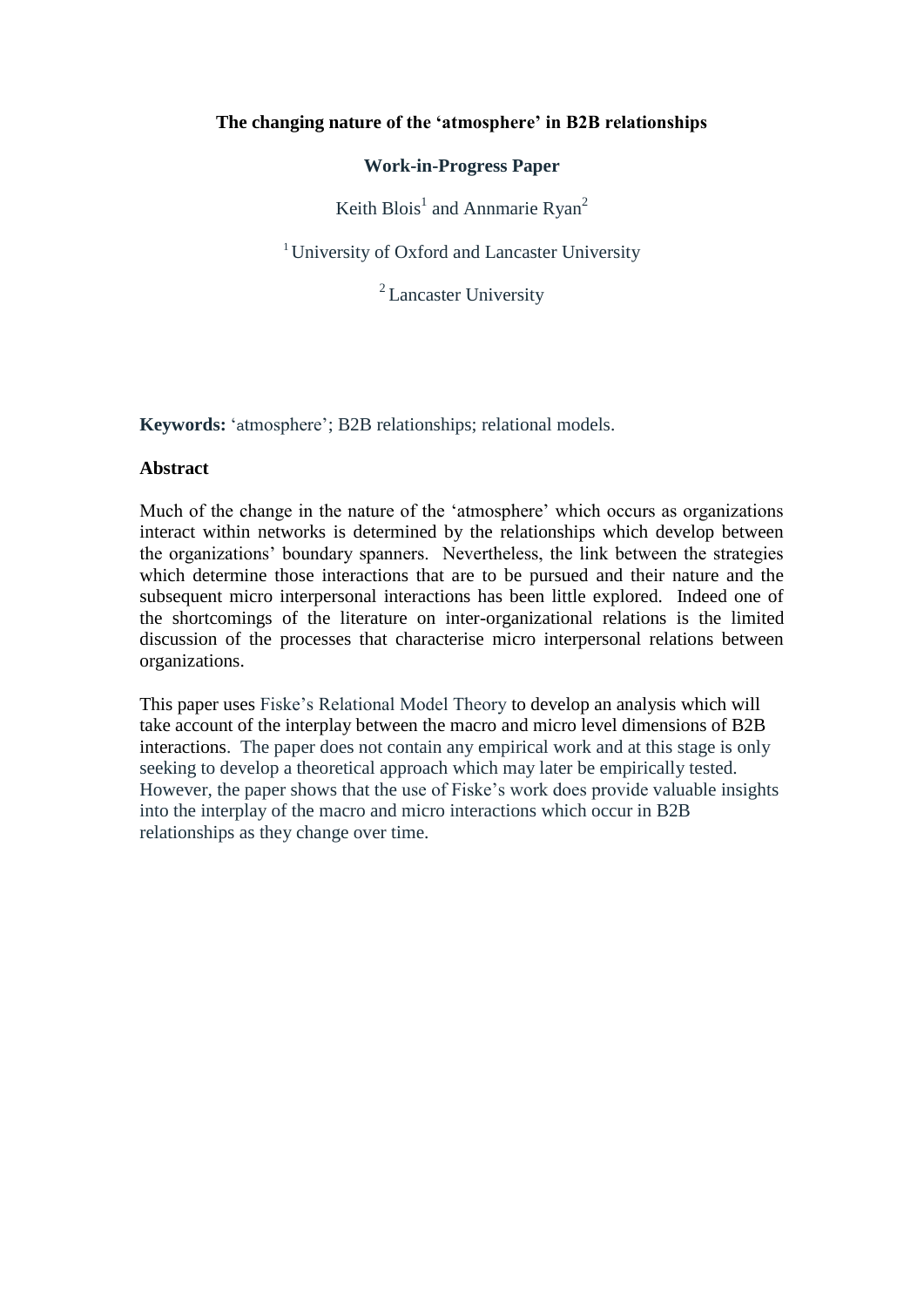### **The changing nature of the "atmosphere" in B2B relationships**

### **Abstract**

Much of the change in the nature of the 'atmosphere' which occurs as organizations interact within networks is determined by the relationships which develop between the organizations" boundary spanners. Nevertheless, the link between the strategies which determine those interactions that are to be pursued and their nature and the subsequent micro interpersonal interactions has been little explored. Indeed one of the shortcomings of the literature on inter-organizational relations is the limited discussion of the processes that characterise micro interpersonal relations between organizations.

This paper uses Fiske"s Relational Model Theory to develop an analysis which will take account of the interplay between the macro and micro level dimensions of B2B interactions. The paper does not contain any empirical work and at this stage is only seeking to develop a theoretical approach which may later be empirically tested. However, the paper shows that the use of Fiske"s work does provide valuable insights into the interplay of the macro and micro interactions which occur in B2B relationships as they change over time.

**Keywords:** "atmosphere"; B2B relationships; relational models.

**Introduction** The overall 'atmosphere' of a relationship is a critically important factor determining the nature of the environment within which exchanges occur (Sutton-Brady, 2000, 2001; Roehrich and Spencer, 2001). Indeed the IMP Group states that "the atmosphere" is one of the four basic elements that it uses when analysing industrial marketing and purchasing situations. The view of the IMP Group is that: "The atmosphere is built up by specific episodes of exchange as well as by the long-term process of interaction" (Turnbull and Valla, 1986, p.6) and that the 'atmosphere' will change as the relationship develops. This paper uses Fiske's Relational Theory to discuss the manner in which the atmosphere evolves and to provide a link between the macro and micro issues of managing B2B interactions.

**"Atmosphere"** The IMP Group suggests that: "atmosphere can be described in terms of the power dependence relationship which exists between the companies, the state of conflict or co-operation and overall closeness or distance of the relationship as well as by the companies' mutual expectations." (IMP Group, 2002, p.28) 'Atmosphere' is thus considered to be an intervening variable which explains differences in the nature of the relations which occur between interacting parties. During the life of a B2B relationship the 'atmosphere' will change.

Young and Wilkinson (1997) observed that, in the context of B2B marketing, the construct of "atmosphere" has been defined quite broadly to include a variety of other constructs used by researchers to characterize the dimensions of a relationship.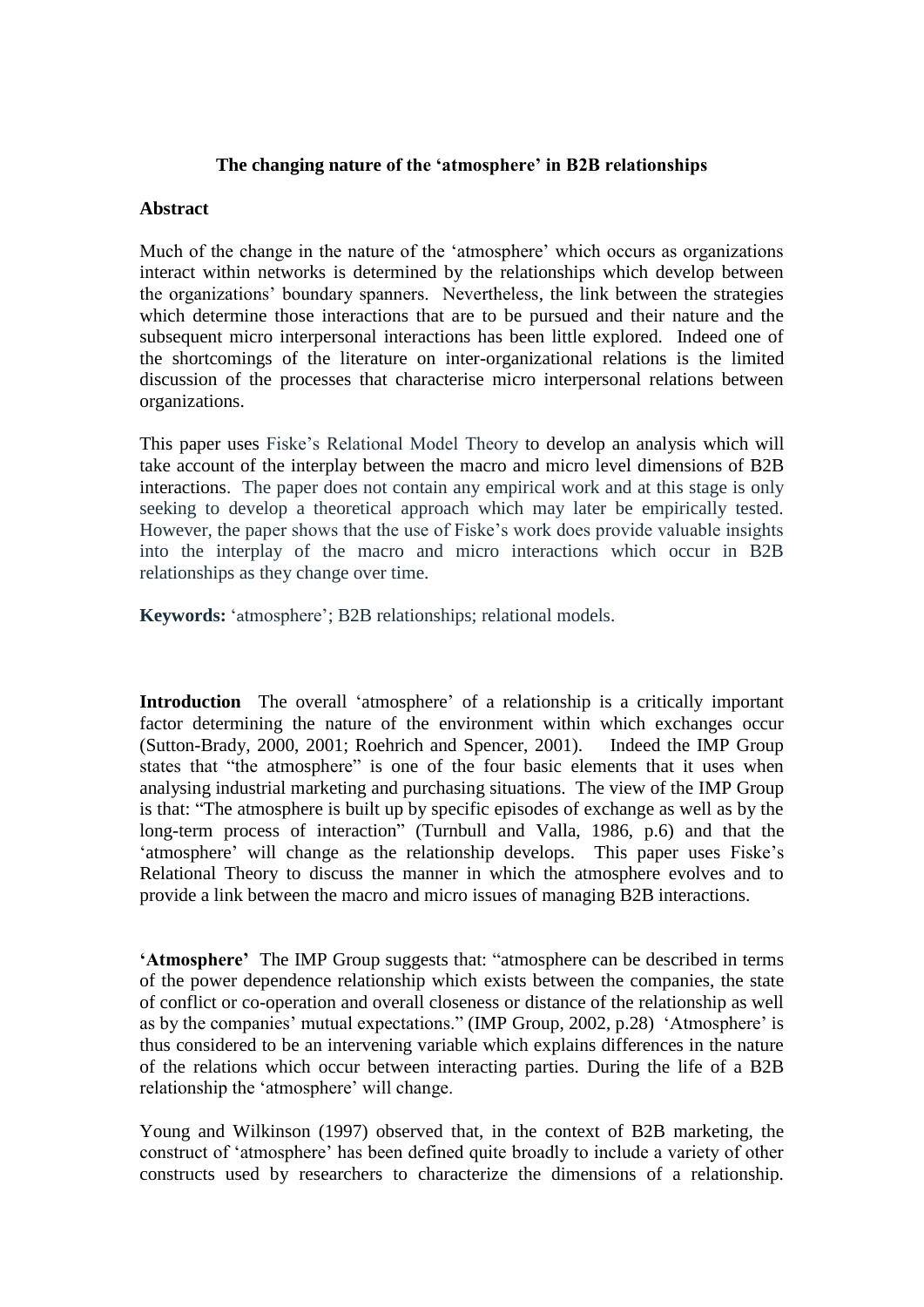Indeed while some researchers (e,g. [Hallén and Sandström, 1991\)](http://ezproxy.ouls.ox.ac.uk:2070/science?_ob=ArticleURL&_udi=B6V69-4C4X406-1&_user=126524&_coverDate=11%2F30%2F2004&_rdoc=1&_fmt=full&_orig=search&_cdi=5809&_sort=d&_docanchor=&view=c&_acct=C000010360&_version=1&_urlVersion=0&_userid=126524&md5=81afeeed20f94315b783c31db6f22ecb#bib26) have created classifications of the various "atmosphere" constructs, others have argued that 'atmospheres' themselves need to be categorized (e.g. Leonidou, 2004). Various aspects of the nature of and the role of "atmosphere" have been examined either directly (e.g. Leek and Mason, 2009) or as part of wider studies (e.g. [Ka-shing a](http://ezproxy.ouls.ox.ac.uk:2072/pqdweb?index=0&did=730093451&SrchMode=2&sid=1&Fmt=4&VInst=PROD&VType=PQD&CSD=503586&RQT=590&VName=PQD&TS=1262960910&clientId=15810)nd [Ennew,](http://ezproxy.ouls.ox.ac.uk:2072/pqdweb?index=0&did=730093451&SrchMode=2&sid=1&Fmt=4&VInst=PROD&VType=PQD&CSD=340390&RQT=590&VName=PQD&TS=1262960910&clientId=15810) 2004).

This paper suggests that the nature of the "atmosphere" which develops between two organizations as they interact with each other is strongly influenced by two factors. First, the macro strategies that determine which B2B relationships each party develops. Second, the way in which these macro strategies are implemented through the micro interpersonal interactions of the parties" boundary spanners. However, one of the shortcomings of the literature on inter-organizational relations is the limited discussion of the processes that characterise interpersonal relations within and between organizations. In particular there has been a failure to recognize that "whilst day-to-day actions of boundary-spanning agents are dependent on organizational goals, they have some independence to produce and reproduce patterns of behaviour that bind organizations together or weaken levels of collaboration and trust." (Marchington and Vincent, 2004, p.1037) Thus the overall strength and closeness of an on-going relationship is presumably not determined by macro factors alone but is strongly influenced by the micro personal interactions of boundary-spanners. Therefore, following examination of the studies mentioned above, this paper will follow Hallén and Sandström, in taking "atmosphere" to be "a perceptual construct describing the emotions of the parties towards each other and towards the relationship between them." (1991, pp.115-6) That is, the atmosphere determines the extent to which it is considered acceptable for specific emotions to influence behaviour in a relationship. Thus the extreme emotions which are displayed and accepted in the Chicago Mercantile Exchange<sup>1</sup> - which is very close to the Economist's model of a perfect market - would not be acceptable in an exchange between two charities and vice versa.

A small number of studies have attempted to overcome the assumption that "individuals at lower levels in the hierarchy merely implement strategies without deviation" (Marchington and Vincent, 2004, p.1030). For example Humphrey and Ashforth (2000) attempted to separate out the macro-level strategies which set the context for the micro-level interactions between buyer and suppliers. However, such studies have not succeeded in "integrating" the macro and micro but have treated them as separate components. The challenge therefore is to provide an analysis of an interaction"s "atmosphere" which encompasses the macro decisions that set the context within which a B2B exchange will take place but also to incorporate within the analysis the impact on this context of the interpersonal behaviour of boundary spanning personnel through the life of the relationship. This paper argues that Fiske"s Relational Models Theory provides a form of analysis which encompasses both levels of analysis.

<u>.</u>

 $<sup>1</sup>$  "There is an angry mob out there. Its shape is dimly perceived, but the terrifying shadows cast by its</sup> burning torches are clear enough. This is the bond market in full cry." (The Independent, 2010, p.10 )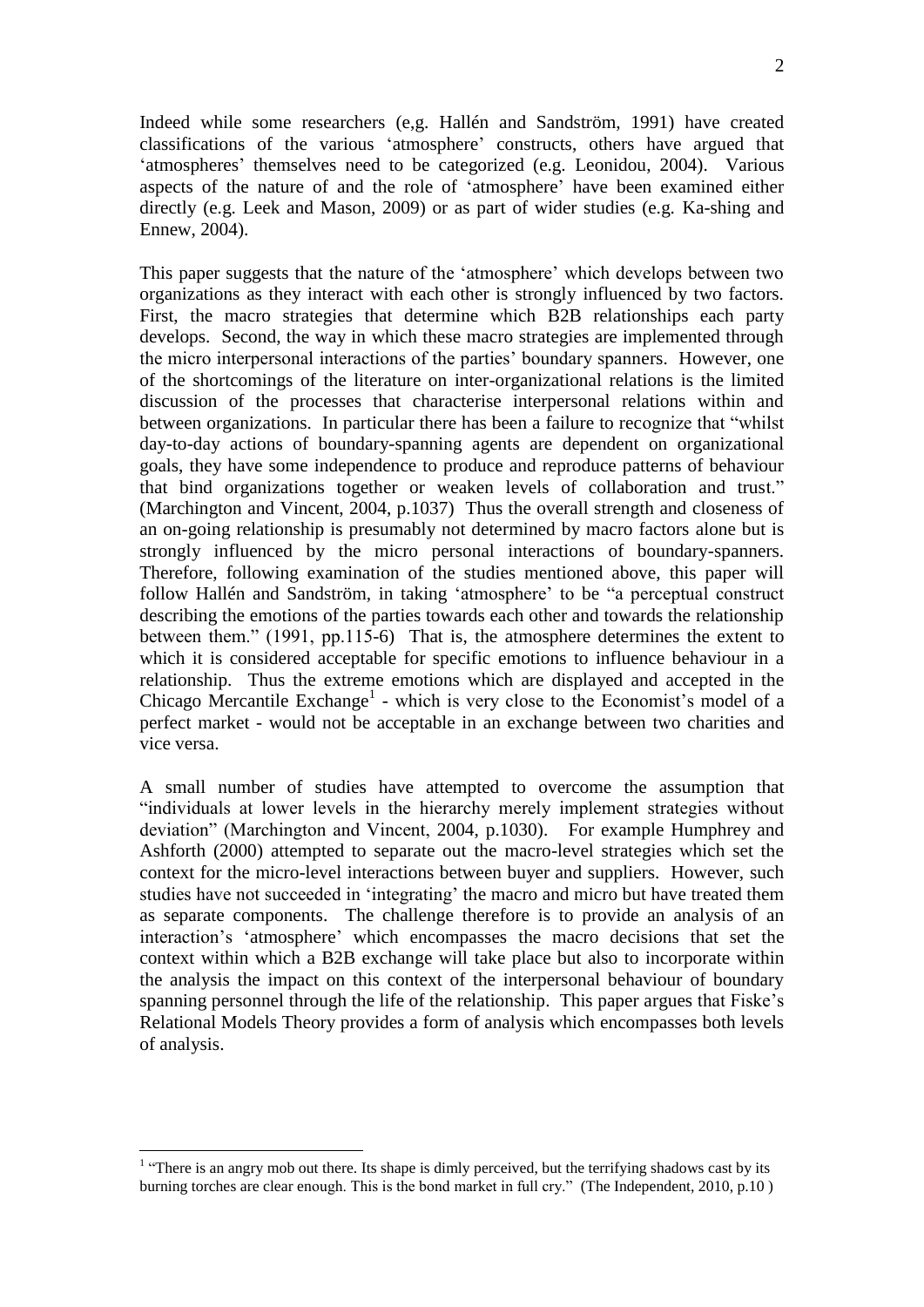**Fiske"s Relational Theory** Fiske"s Relational Models Theory (Fiske, 1992) proposes that all social relationships are constructed according to just four elemental models as "people relate to each other in just four ways." (Fiske, 2004, p.3) These four models provide the scripts or schemata that allow individuals to relate to the behaviour of others. The theory assumes that people are inherently sociable and that consequently "the relational models are not merely cognitive capacities: they are intrinsically motivating." (Fiske, 2004, p.9) As a theory it has the aspiration of being an account of the fundamental forms of social relations.

Fiske's argument is that interactions can be structured with respect to: a Market Pricing Model (MP); an Authority Ranking Model (AR); an Equality Matching Model (EM); or, a Communal Sharing Model (CS) [see Table 1].

| <b>Relational Model</b>          | Interpretation                                                                                                                                                                                                                                                                                                                                                                                                                                               |
|----------------------------------|--------------------------------------------------------------------------------------------------------------------------------------------------------------------------------------------------------------------------------------------------------------------------------------------------------------------------------------------------------------------------------------------------------------------------------------------------------------|
| <b>Market Pricing</b><br>(MP)    | An MP relationship organises interactions with reference to ratios or<br>rates and people evaluate exchanges using agreed quantifiable<br>(usually monetary) metrics. In a MP relationship it becomes possible<br>to combine quantities and values of diverse entities – oranges can be<br>exchanged for apples!                                                                                                                                             |
| <b>Authority Ranking</b><br>(AR) | AR relationships arise where the relationships between people are<br>determined by a hierarchical ordering in which a person is, for<br>example, higher, better, or more powerful than another.                                                                                                                                                                                                                                                              |
| <b>Equality Matching</b><br>(EM) | An EM relationship is where people are distinct but equal and<br>exchanges between them are evaluated by a 'swings and roundabouts'<br>approach rather than exact quantifiable measures.<br>An EM<br>relationship differs from a CS relationship (see below) in that<br>accepting help would come under the CS model while a transaction<br>that entails reciprocity but not gratitude, such as receiving a service<br>from others comes under the EM model. |
| Communal<br>Sharing $(CS)$       | CS relationships exist where a group of people have something<br>(usually not a material 'thing') in common which makes the members<br>of the set in some sense socially equivalent to each other and also acts<br>to distinguish members from non members. It is a relationship within<br>which members recognize collective responsibilities towards each<br>other.                                                                                        |

**TABLE 1 Fiske"s Four Relational Models**

The core of Fiske"s theory is that "people use the same set of four implicit cognitive schemas to organise all the diverse domains of sociality most of the time." (2004, p.7) Relational Theory recognises that these four models can guide behaviour or be used to evaluate a situation only with the use of "implementation rules that specify when they apply, to what and to whom, and how." (Fiske and Tetlock, 1997, p.259) Although people may use just one of these four models to coordinate a simple interaction, in general "the various aspects of interactions among a dyad or group are governed by more than one relational model*.*" (Fiske 2004, p.9) and, as will be discussed below, different models may simultaneously apply to aspects of an interaction.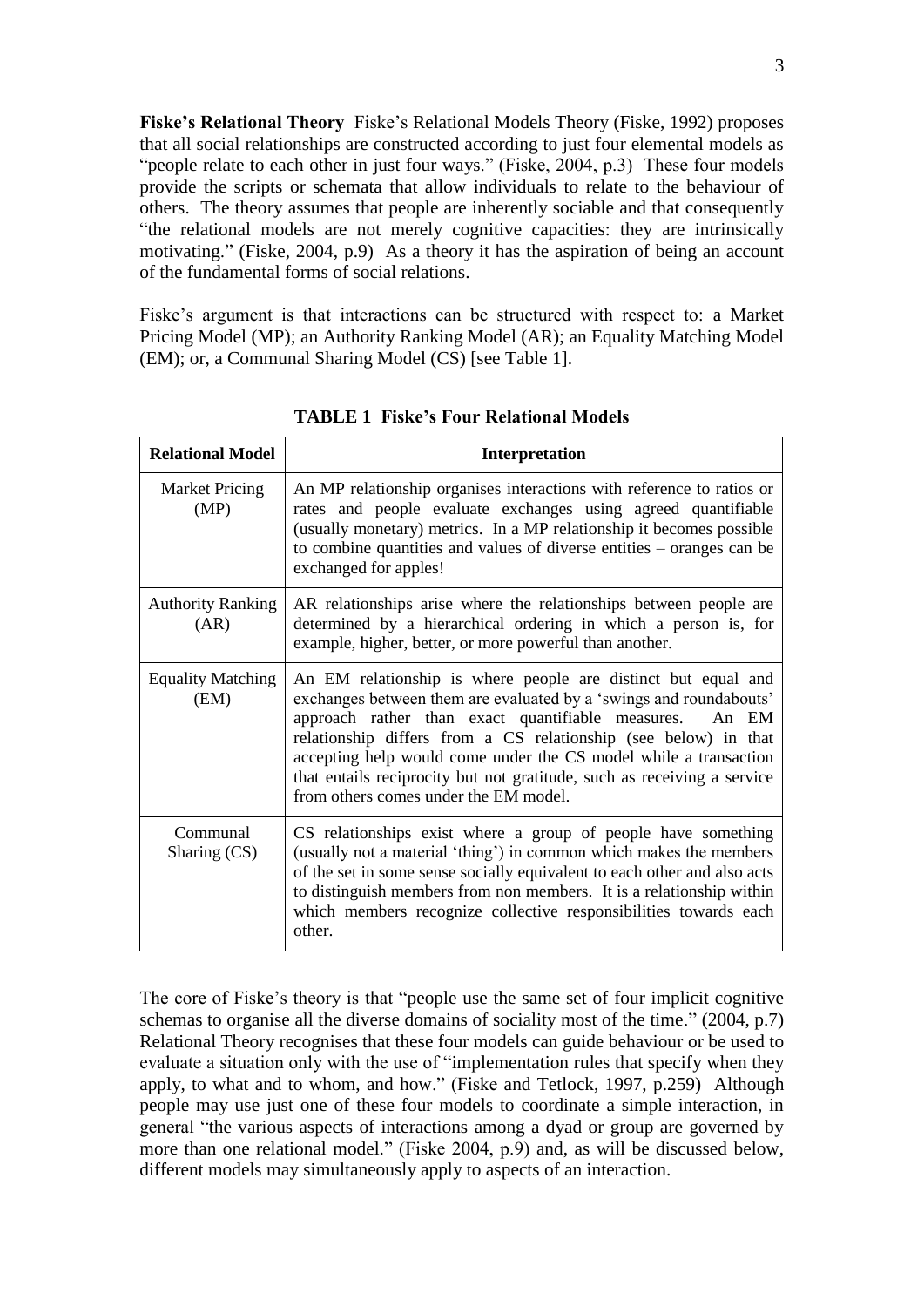The value of Fiske's model in discussions of 'atmosphere' is that expectations of different sets of behaviours are associated with each of the four types of relationship. For example, in a MP relationship self-centred and competitive actions will be the norm, whereas such behaviour would be contrary to the very essence of an EM relationship. So, if an exchange between two firms is conducted as a MP relationship, then different behaviours will be observed than if any of the other three relationship models are applied and the existence of different behaviours would imply that a different "atmosphere" exists. These behaviours are "descriptors" [\(Hallén and](http://ezproxy.ouls.ox.ac.uk:2070/science?_ob=ArticleURL&_udi=B6V69-4C4X406-1&_user=126524&_coverDate=11%2F30%2F2004&_rdoc=1&_fmt=full&_orig=search&_cdi=5809&_sort=d&_docanchor=&view=c&_acct=C000010360&_version=1&_urlVersion=0&_userid=126524&md5=81afeeed20f94315b783c31db6f22ecb#bib26)  [Sandström, 1991,](http://ezproxy.ouls.ox.ac.uk:2070/science?_ob=ArticleURL&_udi=B6V69-4C4X406-1&_user=126524&_coverDate=11%2F30%2F2004&_rdoc=1&_fmt=full&_orig=search&_cdi=5809&_sort=d&_docanchor=&view=c&_acct=C000010360&_version=1&_urlVersion=0&_userid=126524&md5=81afeeed20f94315b783c31db6f22ecb#bib26) p.116) of the 'atmosphere'. The following section, by analyzing the opportunities and risks associated with each of the four models, draws out the types of behaviours which can be expected to be associated with them and thus the "atmosphere" of any exchange conducted under these models.

**The Opportunities and Risks associated with each Relational Model** Depending upon which of the four models applies to an interaction an individual will be confronted by different risks and opportunities and these are determined by the degree of commitment and interdependence associated with the four relational forms. "Commitment" being the degree to which an exchange partner believes the relationship "is so important as to warrant maximum efforts at maintaining it" (Morgan & Hunt, 1994, p.23). "Interdependence" is an indicator of the extent to which "the completion of one's own consequential activities depend upon the prior actions or ongoing cooperation of another" (Sitkin and Roth, 2006, p.298). Both commitment and interdependence can be characterized as "shallow" or "deep"<sup>2</sup> and Fiske"s four types of relationship can be positioned as in Figure 1 and the types of opportunities and risks associated with them are discussed below.



**Figure 1 The four relational models and commitment and interdependence**

<sup>2</sup> The dichotomy shallow or deep is being used as a presentational convenience. In fact both commitment and interdependence are spectrums running from shallow to deep.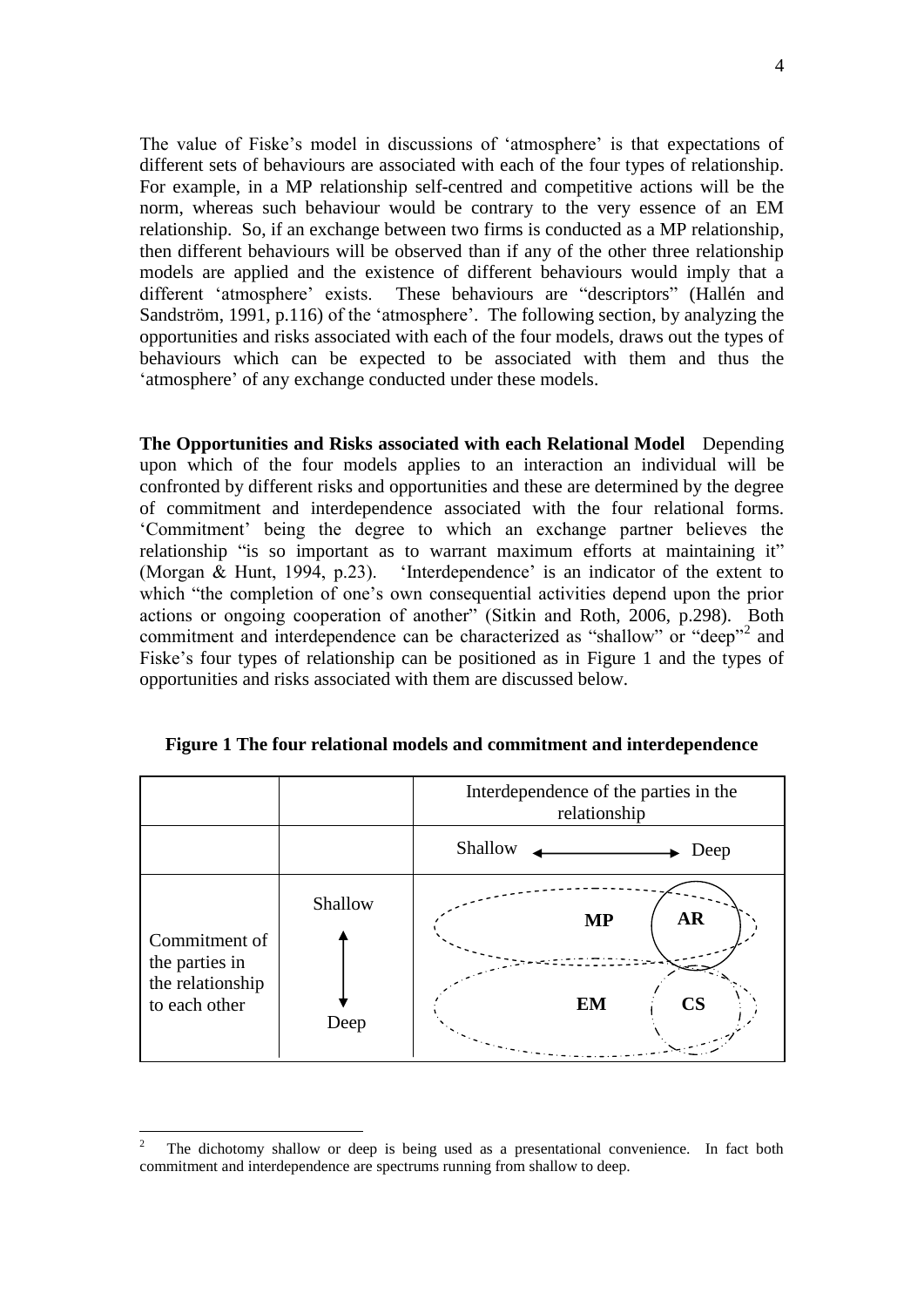*Market Pricing (MP)* While in terms of interdependence a MP relationship may be either shallow or deep, with regard commitment it is shallow. Indeed the MP relationship is one in which exchanges are most frequently discrete (Macneil, 1983). In a MP relationship substantial possibilities for cheating exist as is indicated by Coase"s comment that: "They (viz. markets) also require the establishment of legal rules governing the rights and duties of those carrying out transactions in these facilities" (1988, p10) and this is emphasized by the rigorous assumptions<sup>3</sup> on which Economists" market models are based. Indeed, in markets where complex transactions occur, the opportunities for cheating multiply, especially as information asymmetries are endemic in such markets. Also within a MP relationship, because the supplier"s behaviour is primarily determined by price, its commitment to the customer is low and there is therefore a risk of unreliable and opportunistic behaviour. Thus, in a time of shortage a supplier might simply sell to the highest bidder ignoring other aspects of its relationship with a customer. However, MP relationships do provide the opportunity for any object or service to have a value placed on it. For example, the Lloyds of London Insurance Market boasts that it can offer insurance cover for anything or in other words a price can be placed on any risk.

Thus in a MP relationship one party depends upon the other for the provision of a product but, other than payment, there is no expectation of reciprocation of any kind. The absolute essence of the relationship is a calculated exchange of a good for payment and nothing else – there is minimal commitment to the relationship. Indeed at an extreme it has been argued that: "Relations based on market pricing are incompatible with expressing concern for others." (Roccas and McCauley, 2004, p.273). The risks seem to exceed the opportunities associated with this type of relationship and the basic argument for working within such a relationship is that the pricing mechanism is, in the specific context, efficient.

*Authority Ranking (AR)* Deep interdependence exists in an AR relationship because authority is usually only asserted where the response sought is of importance to the dominant party. However, commitment is shallow because the subservient party only responds to the dominant party"s requirements because of its authority. In an AR relationship the risks for the subservient party arise from "fate control" (Kelley and Thibaut, 1978) which exists where one party can unilaterally determine another"s behaviour with regard to particular actions. Thus, within legal limits, a manager can unilaterally determine many aspects of an employee's working life. One opportunity associated with the AR model is the possibility of passing responsibility to a superior by seeking their advice. There is also the opportunity of enabling somebody to act, by virtue of the authority vested in them by their superior, beyond their remit.

Where the AR model is applicable the balance of these opportunities and risks suggests that the subservient party needs to be willing to exercise considerable trust that the party exercising authority will not behave unreasonably. Because the nature of the AR situation is deep interdependence but with shallow commitment, there is

<sup>&</sup>lt;sup>3</sup> For example, Shavell's *main* assumptions are: "that parties are risk neutral, that they have symmetric information, that they do not renegotiate contracts, that all variables are contractible, but that writing contracts involves costs that rise with the number of contractual terms" (2006, p.290). Furthermore, Shavell states that these studies" rigorous assumptions mean that their conclusions have to "be applied with caution to the actual world of contracts and judicial practice" (2006, p.292).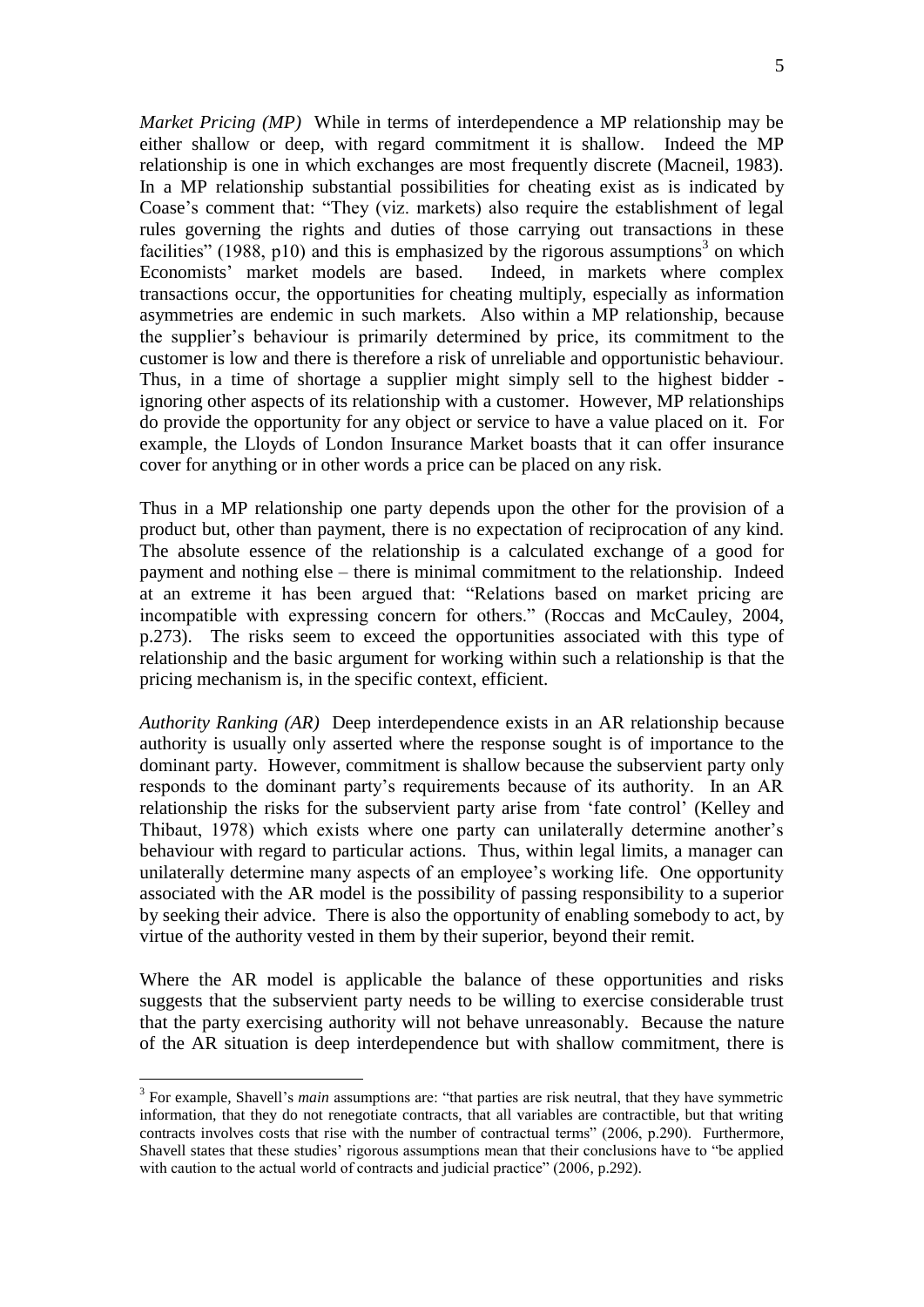6

also a need for the party with authority to trust that the subservient party will not exceed its delegated authority. Both parties therefore need to believe that structures have been put into place that limit the superior's ability to disadvantage the subordinate and that also give the subordinate confidence, when taking actions on behalf of their superior, that they will receive their superior's support.

*Equality Matching (EM)* The EM relationship involves deep commitment because the "swings and roundabouts" approach between members of the relationship is typically extended through time. Yet in terms of interdependence EM can be either shallow or deep. For example, many social interactions of minor importance to the participants are based on EM relationships – "isn"t it my turn to buy the drinks?" However, EM relationships may be deeply interdependent – "it is our turn to hold the Chair of Committee A and if we don't get your support then we won't back your proposal in Committee B". The biggest risk in EM relationships is poor coordination, one form of which is time coordination - that is, over what period of time do the EM principles operate? A second risk relates to the "rate of exchange" which is often loosely defined and not quantified (otherwise the relationship becomes a MP one). Where there is no explicit measure of "equality" there is a risk of moral hazard where members exploit the lack of precision or feel they are being exploited by  $it<sup>4</sup>$ . A third coordination problem arises when it is felt that the "rate of exchange" needs changing. The flexibility with regard to both the time period over which a balance can be achieved and what is being balanced against what, thus provides participants with the opportunity of delaying their reciprocal actions and also changing the items they offer to their partner as recompense for their actions.

An EM relationship can only exist where turn-taking, reciprocity and balance over time is the norm and where the parties believe in each others' good faith, good intentions, and integrity. It thus relies upon the acceptance of one party of the other party"s reputation for dealing fairly and also for being concerned about a partner"s welfare. Furthermore it must seem reasonable to expect these beliefs to be pertinent to future behaviour.

*Communal Sharing (CS)* CS relationships are deep in terms of commitment as members of a communal group typically demonstrate mutual altruism to each other. CS is also deep in terms of interdependence as the cohesiveness of a communal group is dependant on its members 'watching each other's back'. Membership of a CS relationship typically involves the acceptance of some norms of behaviour. These may relate to apparently quite trivial matters such as dress codes through to substantive issues such as ethical standards. However, it may require prolonged membership of the group<sup>5</sup> for a full understanding of a norm to be obtained and there is therefore a risk, where new circumstances arise, that some members of the group interpret the situation in a manner which others regard as contrary to the group"s

<u>.</u>

<sup>&</sup>lt;sup>4</sup> Some friends recently had a small dispute over an existing car sharing arrangement – a typical EM arrangement. The owner of a 2 litre car arguing that they should do less than 50% of the journeys as each of their journeys cost themmore than their friend who owns an 850 cc vehicle.

 $5$  A Canadian colleague, shortly after arriving in England, thought he understood the aspect of English humour which involves being rude to one"s friends and went around insulting people to demonstrate that he regarded them as friends.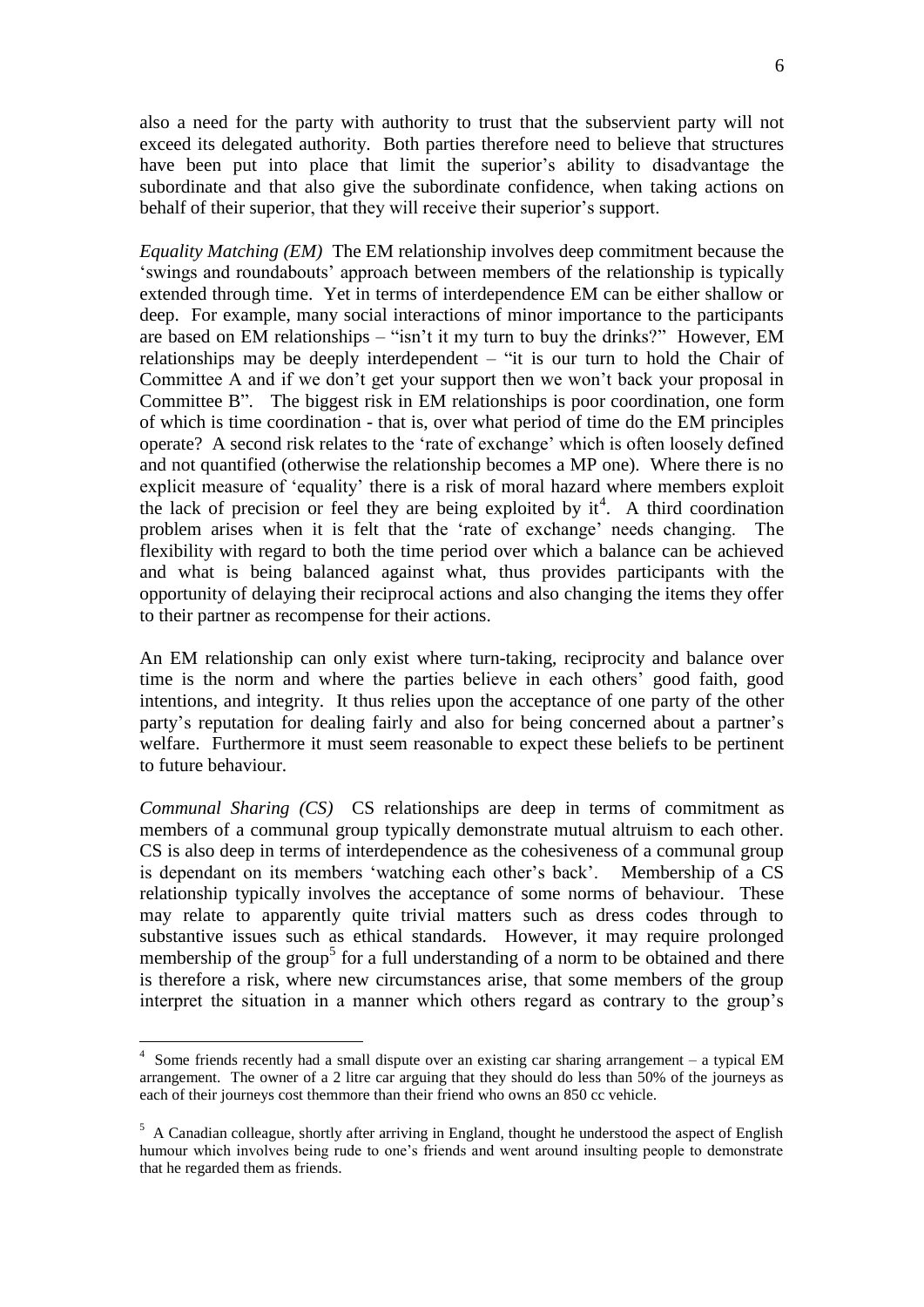norms. Some such misinterpretations have insignificant effects but others can lead to the group re-appraising the underpinning of the norms which have been misinterpreted. A second type of risk is that of presumptive behaviour for "It is when unexpected circumstances arise that discretionary acts may be most valued, and yet it is exactly in these circumstances that there is the greatest probability that they are incorrect." (Blois, 1999, p.205). Within the CS model there is the opportunity, indeed the expectation, that those in the relationship will demonstrate mutual support and altruistic behaviour towards each other over a wide range of activities. Indeed one test of the existence of a CS relationship is whether or not members are offered support when an unpleasant and unforeseen event occurs to one of them.

In CS relationships there is extensive communication between the parties over a wide range of topics. Even so there is the possibility that others will make incorrect interpretations and/or act presumptively but this is balanced by a sense of mutual altruism and "expectations of benign action" (Govier, 1994, p.238). Indeed the values associated with a CS relationship emphasize honesty, helpfulness and kindness – values which stand in stark contrast to those found in a MP relationship.

| <b>Relational</b> | <b>Major</b> categories of           | Major categories of risk               |
|-------------------|--------------------------------------|----------------------------------------|
| <b>Model</b>      | opportunity                          |                                        |
| Market            | (i) Possibility of a monetary value  | $(i)$ Unreliability; and, $(ii)$       |
| Pricing           | being placed on any object or        | Cheating.                              |
|                   | service.                             |                                        |
| Authority         | (ii) 'delegation' of authority to a  | (iii) Fate control; plus (i) and (ii). |
| Ranking           | superior; and, (iii) acting with a   |                                        |
|                   | superior's authority.                |                                        |
| Equality          | $(iv)$ delayed 'payment'; and, $(v)$ | (iv) Poor coordination; plus (i)-      |
| Matching          | changed value system.                | $(iii)$ .                              |
| Communal          | (vi) mutual altruism; and, (vii)     | (v) Incorrect interpretations; and     |
| <b>Sharing</b>    | expectations of benign action.       | (vi) Presumptive behaviour; plus       |
|                   |                                      | $(i)-(iv).$                            |

**Table 2 Categories of opportunity and risks associated with Fiske"s four relational models**

Table 2 summarizes the above discussion but also stresses that any of the four relational models may be subject to a limited extent to a type of risk predominately associated with one or more of the other three models. For example, unreliability and/or cheating is not totally unknown within CS situations but, because such behaviour runs counter this type of relationship"s fundamental norms, it will be relatively uncommon.<sup>6</sup> As Table 2 indicates, the risks involved with each type of relationship are additive with MP, the shallowest relationship type in terms of commitment and interdependency, being associated with only two categories of risk

 $<sup>6</sup>$  Indeed there is evidence (Henrich, 2010) that members of well integrated groups (such as those where</sup> CS relationships exist) are more likely punish those who do not "play fair" than members of less integrated groups.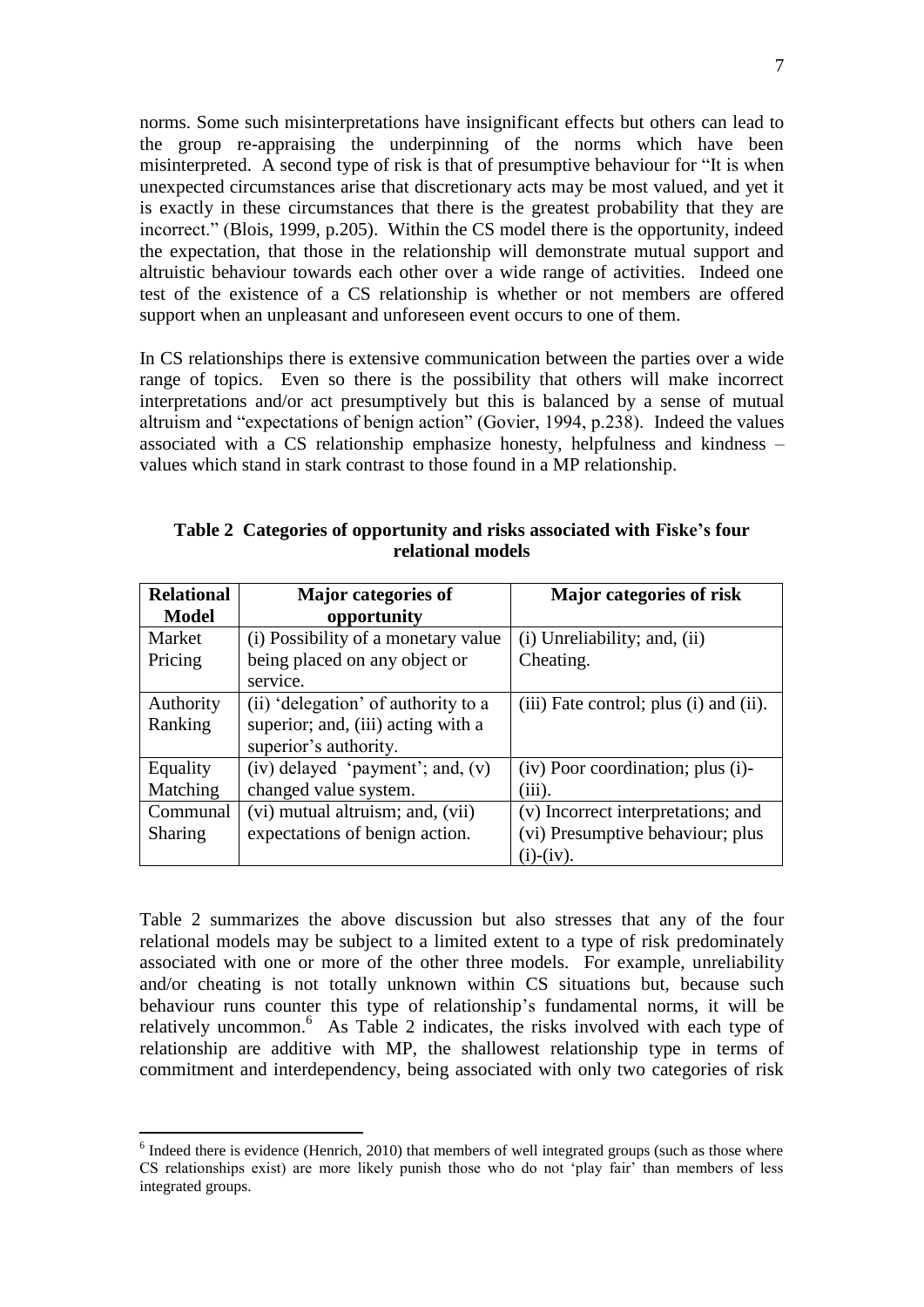but with potentially all the categories of risk being found in CS, the deepest relationship type.

**The dominant Relational Model and the nature of the "Atmosphere"** As was pointed out above, these four relational models may simultaneously apply to different aspects of an interaction. Indeed Fiske has commented that: "People commonly use a combination of models … Generally, people string the models together and nest them hierarchically in various phases of an interaction or in distinct activities of an organization." (1992, p.711). Yet unfortunately, as Haslam has pointed out, "…the general area of relations among relations – how relationships governed by particular models combine, interlock, or conflict with one another – has yet to attract adequate theoretical or empirical attention" (2004, p.53). It is though argued here that, within a specific interaction, the actual behaviours under each of these four models are not independent of each other. Indeed this paper suggests that one relational form may dominate the context within which the other models *have* to operate and that, in response to changing circumstances, the emphasis given to each of the relational models may vary over time.

Within a B2B relationship the relational model which is dominant will be dependent upon the extent to which the relationship has developed. Thus at the initiation of a relationship it is reasonable to assume that MP model will prevail because the customer will only seek to build a relationship when it has calculated " "a relationship" as providing a more economical way of transacting than the cheapest alternative form of supply of which it is aware" (Blois, 1996, p.  $171$ )<sup>7</sup>. It is therefore to be expected that the role of EM and CS relationships will be limited at this point in the relationship. Yet over time the success of relationships can become more dependent on the day-to-day interactions of boundary spanning agents than on the direct actions of senior managers. These "backstage interpersonal dynamics" (Ring and Van de Ven 2000, p.179) growing in importance as "Qua persona behavior substitutes for role behavior as personal relationships build and psychological contracts deepen*.*" (Ring and Van de Ven, 1994, p.103). Indeed as the boundary spanners come to know each other better, CS relationships will gain in importance and may become the over-riding feature of their interactions<sup>8</sup>. For example, consider a situation where in a new business interaction the Purchasing Manager and the Salesperson find that they already know each other in another context – say they are members of the same golf club. Their willingness to apply the norms of a CS relationship to the new business interaction will initially be constrained by their consciousness that the context within which this new interaction has been initiated is a business one and as such is primarily a MP relationship. However, as the relationship develops then it would be anticipated that CS relationships will become more important and even possibly dominant<sup>9</sup>.

 $<sup>7</sup>$  It is important to accept that the same argument applies to the supplier's position.</sup>

<sup>8</sup> It must not be assumed that *qua persona* factors are always positive. Getting to know a person better can lead to less, rather than more, liking!

<sup>&</sup>lt;sup>9</sup> The difficulties that micro-level interactions can cause when a relationship is coming to an end have been discussed in Ryan and Blois (2010).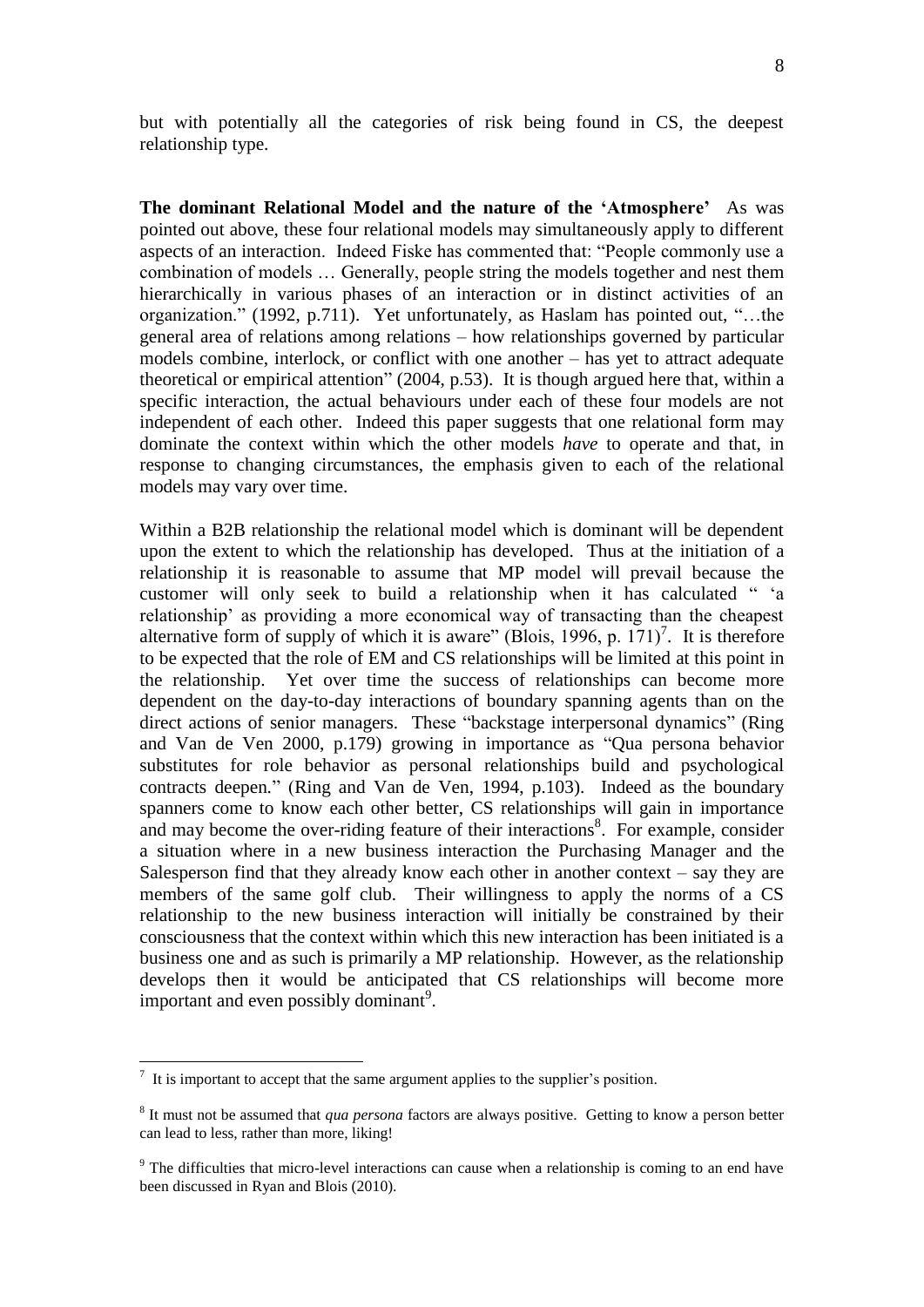It is not being claimed that the movement from MP to CS relationships is predetermined or indeed unidirectional. Indeed given that the evolution of a B2B relationship does not follow a predetermined path this cannot be the case. At any stage in a B2B exchange the centrality of one relational model rather than another will be emphasized as a result of decisions made by or imposed on either party. For example even within a stable long-term relationship where CS relationships have become dominant, new events may cause a move back to a MP emphasis. The event might be a macro issue, such as one party"s response to an economic downturn in their business, or a micro issue, such as the replacement of one of the boundaryspanners by somebody with a different business style. However, if a strong CS relationship has been developed it is unlikely that such a change will lead immediately to a move back to a pure MP relationship because, initially, remnants of the CS mode of working will remain $^{10}$ .

Granovetter (1973) and Mainela (2007) offer frameworks to distinguish the different forms of social bonds that can emerge in business relationships, that is: reporting relationships; organisational contacts; personal relationships; and, friendship relationships. Reporting relationships are considered to be formal and professional and serve primarily as channels for transferring simple information. Organisational contacts involve more face-to-face interaction involving negotiations and assessments of work. Personal relationships are defined as "ties between individuals that know each other well and have developed a kind of common language for smooth interaction" (Mainela, 2007, p.94). Friendship relationships are one form of *qua persona* interactions within which people that are well known to each other can call upon each other to help in times of crisis or urgency.

However, personal and friendship relationships can weaken the commercial element of a relationship. For example, Humphrey and Ashforth"s (2000) research into interpersonal relationships in the automobile industry indicates that many organisations try to prevent buyers from establishing personal ties with suppliers" representatives. They do this because of a concern that emotional responses may undermine rational decision-making - as is illustrated by Humphrey and Ashforth"s evidence that managers find it emotionally distressing to identify with others "who are suffering, especially if the actors perceive that they are in some way responsible for the other person"s discomfort" (2000, p.728).

At the start of a new business-to-business relationship the interactions will be dominated by the MP model. Then, as the relationship grows a CS element is likely to develop between the boundary spanning employees. Indeed, as Anderson and Yap commented, "At the start of the relationship, these goals (viz. why the relationship was formed in the first place) are critical for establishing expectations, clarifying roles and communicating intentions. When all is well, these goals seem to fade into the background as business is carried out." (2005, p.80) Thus over time the recognition that the relationship is fundamentally based on a MP model may become much less explicit. Because it is normal for boundary spanning employees to develop *qua* 

<u>.</u>

 $10$  This is particularly likely to be the case where the move away from a CS type relationship involves 'taboo trade-offs' (Fiske and Tetlock, 1997). Taboo trade-offs occur where a person is required to change the nature of their behaviour in a manner which challenges their self-respect.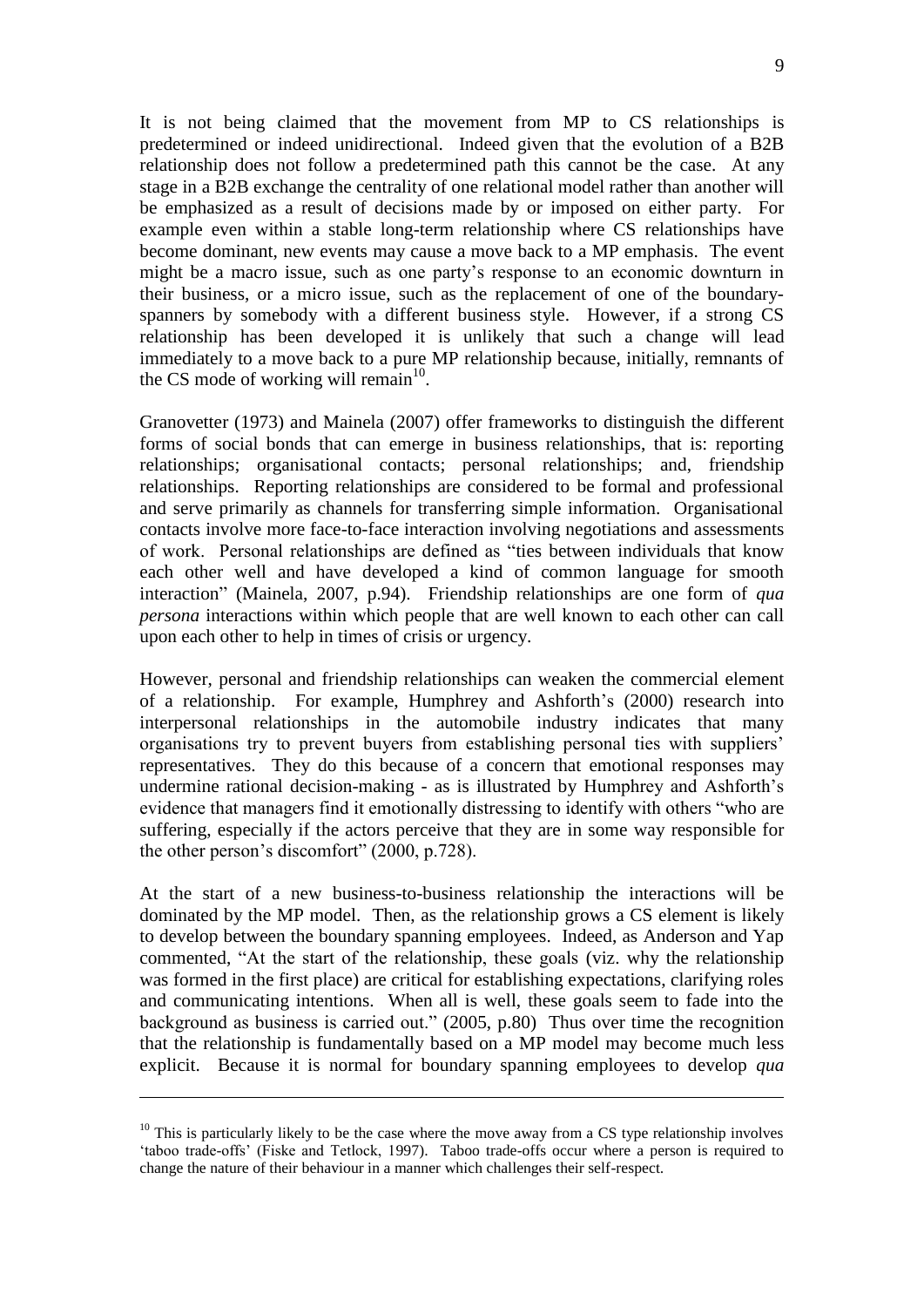*persona* relationships, so in what might have started as a MP relationship, CS aspects can develop and become the context within which much micro-personal activity occurs.

**Summary** This paper has discussed the nature of 'atmosphere' in business relationships. It has been suggested that the primary focus of research on "atmosphere" has been in regard to its dimensions as outlined in the original IMP model (IMP Group, 1982). Progress within this stream has been limited to developing the notion that 'atmosphere' is subjectively experienced and its relationship with relationship performance (e.g. Sutton-Brady, 2001; Ka-shing and Ennew, 2004)). However, this paper suggests that such an approach ignores the interplay between the micro and macro level dimensions of B2B interactions. By utilizing [Hallén](http://ezproxy.ouls.ox.ac.uk:2070/science?_ob=ArticleURL&_udi=B6V69-4C4X406-1&_user=126524&_coverDate=11%2F30%2F2004&_rdoc=1&_fmt=&_orig=search&_sort=d&_docanchor=&view=c&_acct=C000010360&_version=1&_urlVersion=0&_userid=126524&md5=be533a7d9780899f63c8ffa9a3980fff#bbib26#bbib26) and Sandström"s (1991) conceptualisation of "atmosphere" as relating to the emotional setting in which an interaction takes place, this paper puts forward Fiske's Relational Models Theory (Fiske,1992) as an alternative approach to the study of a relationship"s "atmosphere". Rather than differentiating between "atmospheres" either on the basis of a relationship structure (i.e. strategic alliance, joint venture etc) or by the type of buying situation (Leoindou, 2004), Fiske's theory makes it possible to consider the more abstract conceptualisation of relationship type as falling within AR, MP, EM and CS relational model. As has been discussed, there are inherent risks and opportunities associated with each of these four models and these describe the nature and scope of relationship "atmosphere". It must be stressed that this is not a prescriptive, static or deterministic approach. Indeed events can trigger a shift in the dominance of one type of relational model over another and the prior nature of a relationship"s development will strongly influence the nature and direction of any change.

#### **References**

- Anderson, E. and Yap, S.S. (2005) "The Dark Side of Close Relationships." *Sloan Management Review*, **46**:.3, 75-82.
- Blois, K.J. (1996) "Relationship Marketing in Organizational Markets when is it appropriate?" *Journal of Marketing Management,* **12,** 161-173.
- Blois, K.J. (1999) "Trust in Business to Business Relationships an evaluation of its status" *Journal of Management Studies*, **36**:2, 197-217.
- Coase, R.H. (1988) *The Firm, the Market, and the Law*, University of Chicago Press: Chicago.
- Fiske, A.P. (1992), "The four elementary forms of sociality: Framework for a unified theory of social relations", *Psychological Review*, **99**, 689-723.
- Fiske, A.P. (2004), "Relational Models Theory 2.0", in N. Haslam (Ed.), *Relational Models Theory: A Contemporary View,* Mahaw, N.J: Lawrence Erlbaum Associates, 3-26.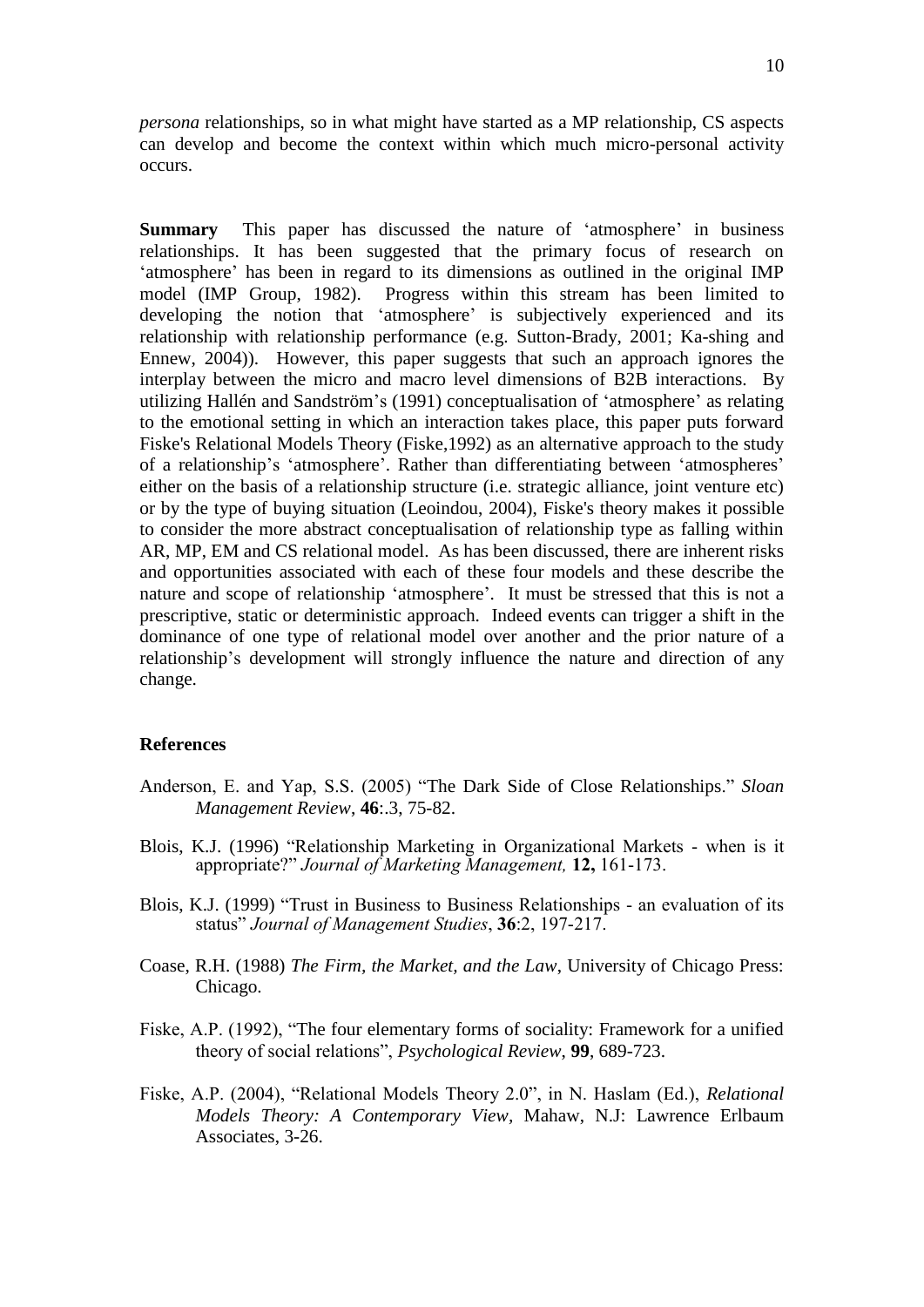- Fiske, A.P. and Tetlock, P.E. (1997), "Taboo Trade-offs: Reactions to Transactions that Transgress the Spheres of Justice", *Political Psychology*, **18:**2, 255-297.
- Govier, T . (1994). "Is it a jungle out there? Trust, distrust and the construction of social reality". *Dialogue - Canadian Philosophical Review,* **33**:2, 237-252.
- [Hallén,](http://ezproxy.ouls.ox.ac.uk:2070/science?_ob=ArticleURL&_udi=B6V69-4C4X406-1&_user=126524&_coverDate=11%2F30%2F2004&_rdoc=1&_fmt=&_orig=search&_sort=d&_docanchor=&view=c&_acct=C000010360&_version=1&_urlVersion=0&_userid=126524&md5=be533a7d9780899f63c8ffa9a3980fff#bbib26#bbib26) L. and Sandström, M., (1991), "Relationship atmosphere in international business" in: Paliwoda, S.J., (Ed.). *New perspectives on international marketing*, London: Routledge, 108–125.
- Haslam, N. (2004), "Research on the Relational Models: An Overview." In Haslam, N. ed., *Relational Models Theory: A Contemporary View*, Mahaw, N.J: Lawrence Erlbaum Associates, 27-60.
- Henrich, J., Ensminger, J., McElreath, R., Barr, A., Barrett, C., Bolyanatz, A., Cardenas, J.C., Gurven, M., Gwako,E., Henrich,N., Lesorogol, C., Marlowe, F., Tracer, D., and Ziker, J. (2010) **"**Markets, Religion, Community Size, and the Evolution of Fairness and Punishment", *Science*, **327**: 5972, 1480 - 1484
- Humphrey, R.H. and Ashforth, B.E. (2000), "Buyer-supplier alliances in the automobile industry: How exit-voice strategies influence interpersonal relationships", *Journal of Organizational Behavior*, **21:**6, 713-730.
- IMP Group (2002). "An Interaction Approach." In D. Ford (ed) *Understanding Business Markets*. London: Thompson Learning, 19-34.
- [Ka-shing W.](http://ezproxy.ouls.ox.ac.uk:2072/pqdweb?index=0&did=730093451&SrchMode=2&sid=1&Fmt=4&VInst=PROD&VType=PQD&CSD=503586&RQT=590&VName=PQD&TS=1262960910&clientId=15810) and [Ennew](http://ezproxy.ouls.ox.ac.uk:2072/pqdweb?index=0&did=730093451&SrchMode=2&sid=1&Fmt=4&VInst=PROD&VType=PQD&CSD=340390&RQT=590&VName=PQD&TS=1262960910&clientId=15810)*,* C.T. (2004) "Business-to-business relationship quality: an IMP interaction-based conceptualization and measurement", *[European](http://ezproxy.ouls.ox.ac.uk:2072/pqdweb?RQT=318&pmid=14913&TS=1262960910&clientId=15810&VInst=PROD&VName=PQD&VType=PQD)  [Journal of](http://ezproxy.ouls.ox.ac.uk:2072/pqdweb?RQT=318&pmid=14913&TS=1262960910&clientId=15810&VInst=PROD&VName=PQD&VType=PQD)* Marketing*,* **38**: 9/10, 1252-1271.
- Kelley, H.H. and Thibaut, J.W. (1978) *Interpersonal relations: A theory of interdependence*, NY; Wiley
- [Leek](javascript:void(0);)*,* S. and [Mason](javascript:void(0);)*,* K. (2009) "Network pictures: Building an holistic representation of a dyadic business*-*to-business relationship**"** *[Industrial](http://ezproxy.ouls.ox.ac.uk:2072/pqdweb?RQT=318&pmid=9172&TS=1262963825&clientId=15810&VInst=PROD&VName=PQD&VType=PQD)* Marketing *[Management](http://ezproxy.ouls.ox.ac.uk:2072/pqdweb?RQT=318&pmid=9172&TS=1262963825&clientId=15810&VInst=PROD&VName=PQD&VType=PQD)***, 38**:6, 599-607.
- [Leonidou, L. C.](http://ezproxy.ouls.ox.ac.uk:2072/pqdweb?index=32&did=736908191&CSP=496942&SrchMode=1&sid=2&Fmt=2&VInst=PROD&VType=PQD&RQT=590&VName=PQD&TS=1261151738&clientId=15810) (2004) "Industrial manufacturer-customer relationships: The discriminating role of the buying situation", *[Industrial Marketing](http://ezproxy.ouls.ox.ac.uk:2072/pqdweb?RQT=318&pmid=9172&TS=1261151738&clientId=15810&VInst=PROD&VName=PQD&VType=PQD) [Management](http://ezproxy.ouls.ox.ac.uk:2072/pqdweb?RQT=318&pmid=9172&TS=1261151738&clientId=15810&VInst=PROD&VName=PQD&VType=PQD)*, **33**: 8, 731-742.
- Macneil, I. R. (1983) "Values in contract: internal and external", *Northwestern University Law Review*, **78**: 2, 340–418.
- Mainela, T. (2007) "Types and Functions of Social Relationships in the Organizing of an International Joint Venture", *Industrial Marketing Management*, **36**: 1, 87- 98.